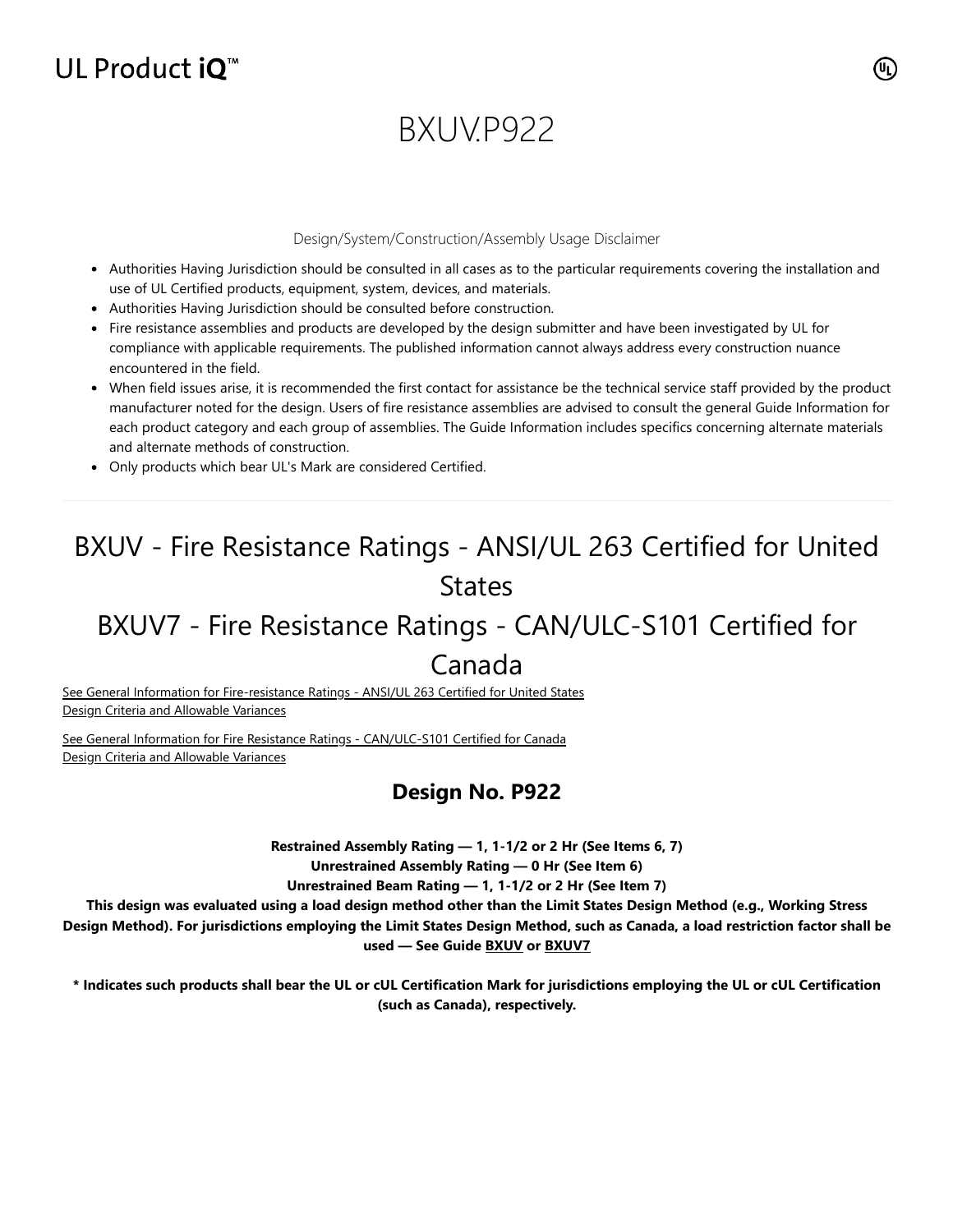

1. **Supports —** W6x16, or W8x28 min size steel beams, or Type 10K1 min size steel joists. See Item 7. When steel joists are used, steel bridging angles are required per SJI specifications.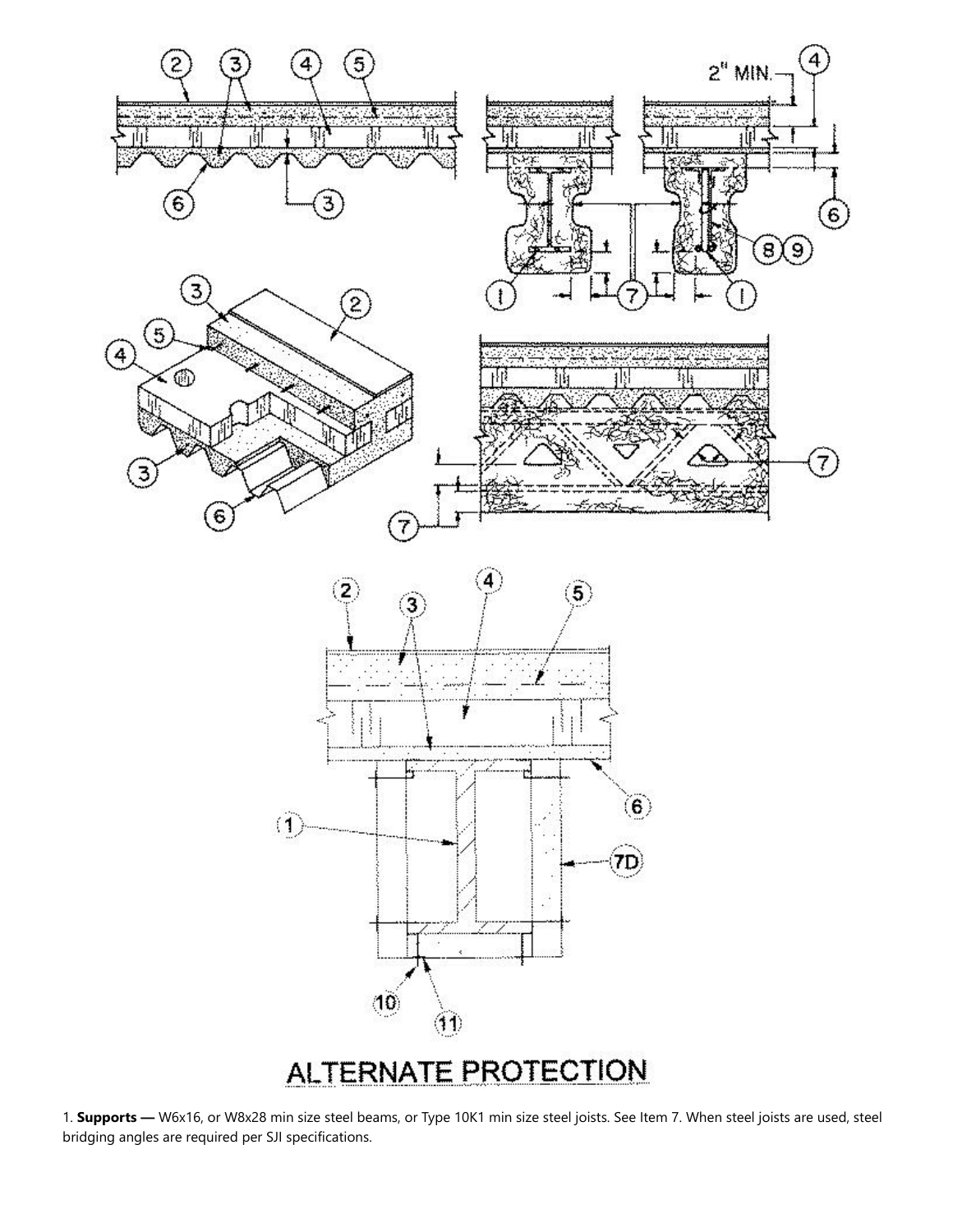2. **Roof Covering\* —** Consisting of hot mopped or cold application materials compatible with insulation(s) described herein which provide Class A, B or C coverings. See Roofing Materials and Systems Directory-Roof Covering Materials (TEVT).

2A. **In lieu of Item 2, roof covering consisting of single-ply Roofing Membrane\* —** That is either ballasted, adhered or mechanically attached as permitted under the respective manufacturer's Classification. See Fire Resistance Directory-Roofing Membranes (CHCI).

3. **Insulating Concrete —** Various types of insulating concrete prepared and applied in the thickness indicated below: A. **Vermiculite Concrete —** 6 cu ft of **Vermiculite Aggregate\*** to 94 lbs. of Portland cement and 0.06 to 0.5 lb. of air entraining agent. Min thickness of slurry coat (vermiculite concrete topping thickness as measured from top of steel roof deck to bottom of foamed plastic) shall be as shown in the following table. Min topping thickness above foamed plastic is 2 in. Max topping thickness determined by job site conditions.

**Min Steel**

| <b>Restrained Assembly</b><br><b>Rating Hr</b> | <b>Min Steel</b><br><b>Roof Deck</b><br>Depth In. | Min "Slurry"<br><b>Coat Thkns</b><br>In. |
|------------------------------------------------|---------------------------------------------------|------------------------------------------|
| $1 - 1/2$                                      | 9/16                                              | 5/16                                     |
| $1 - 1/2$                                      | 15/16                                             | 1/8                                      |
| 2                                              | 9/16                                              | 1/2                                      |
| 2                                              | 15/16                                             | 5/16                                     |
| 2                                              | $1 - 5/16$                                        | 1/8                                      |

See **Vermiculite Aggregate** (CJZZ) category for names of Classified companies.

B. **Cellular Concrete — Roof Topping Mixture\* —** Foam concentrate mixed with water and Portland cement per manufacturer's specifications. Cast dry density and 28-day compressive strength of min 190 psi as determined in accordance with ASTM C495. A 1/8 in. min thickness slurry coat of cellular concrete, above top plane of steel deck is required. The cellular concrete topping thickness, above 2 in. min thickness foamed plastic, shall be 2 in. min. When foamed plastic is not used, the min thickness of **Roof Topping Mixture**\* above the steel deck shall be 2-3/4 in.

**AERIX INDUSTRIES** — Cast dry density 37 (+ or -) 3.0 pcf.

**CELCORE INC** — Type Celcore with cast dry density of 31 (+ or - 3.0) pcf or Type Celcore MF with cast dry density of 29 (+ or - 3.0) pcf.

**CONCRECEL INTERNATIONAL INC** — Cast dry density 38 (+ or -) 3.0 pcf.

**ELASTIZELL CORP OF AMERICA** — Type II. Mix #1 of cast dry density 39 (+ or -) 3.0 pcf, Mix #2 of cast dry density 40 (+ or -) 3.0 pcf, Mix #3 of cast dry density 47 (+ or -) 3.0 pcf.

**SIPLAST INC** — Mix #2. Cast dry density of 36 (+ or -) 3.0 pcf.

C. **Perlite Concrete —** 6 cu ft of perlite aggregate\* to 94 lb of Portland cement and 1-1/2 pints of air entraining agent. Thickness of perlite concrete topping to be 2 in. min as measured to the top plane of the foamed plastic. Min. thickness between the top of steel deck and the bottom of the foamed plastic shall be 1/8 in.

See **Perlite Aggregate** (CFFX) in Fire Resistance Directory for names of manufacturers.

D. **Cellular Concrete — Roof Topping Mixture\* —** Foam Concentrate mixed with water, Portland Cement and UL Classified Vermiculite Aggregate per manufacturer's application instructions. Cast dry density of 33 (+ or -) 3.0 pcf and 28-day compressive strength of min 250 psi as determined in accordance with ASTM C495-86. A 1/8 in. min slurry coat shall be employed below the foamed plastic (Item 4). The cellular concrete topping thickness, above the foamed plastic, shall be 2 in. min. The combined thickness of slurry coat plus concrete topping shall not be less than 2-3/8 in. **AERIX INDUSTRIES** — Mix #3.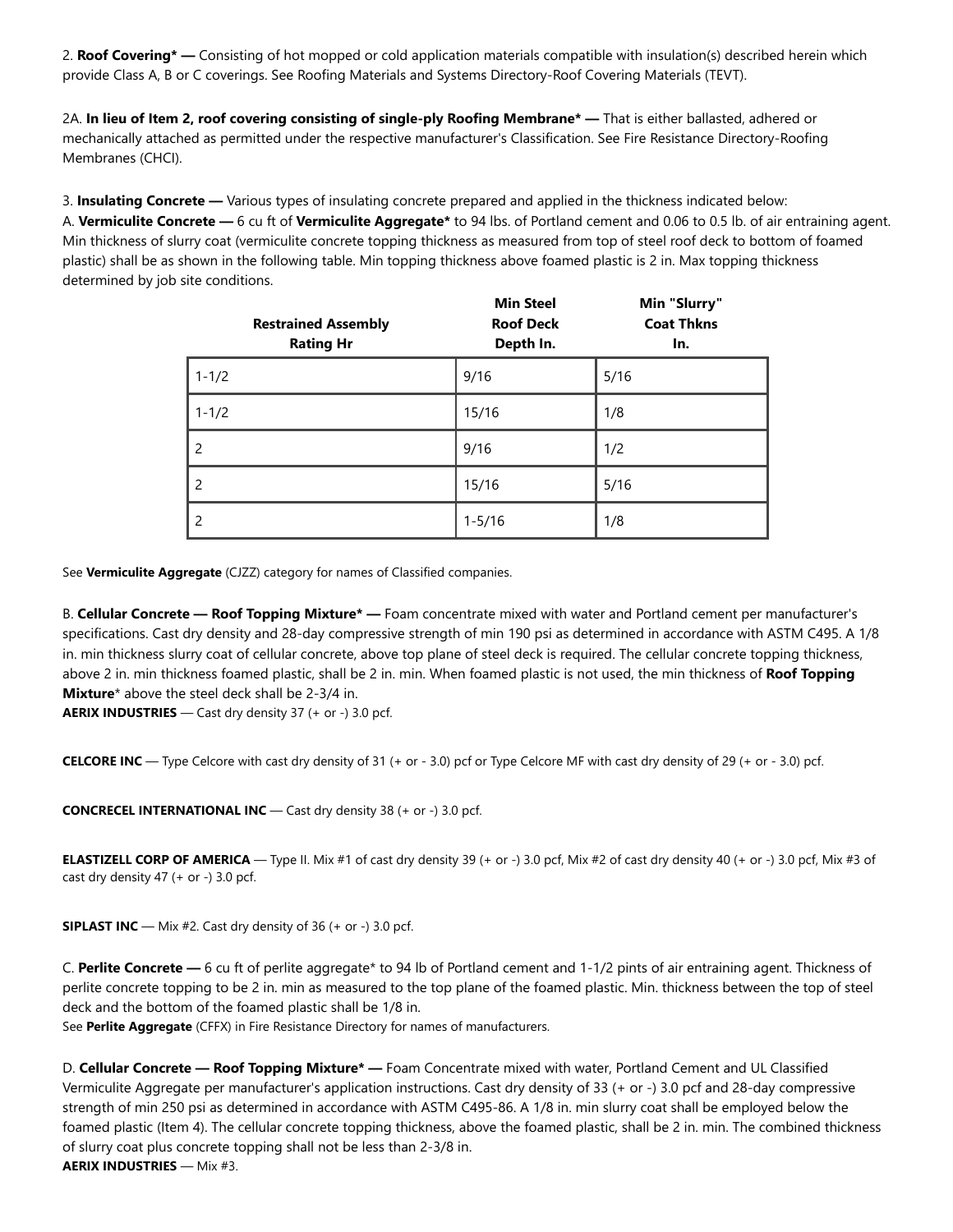#### **SIPLAST INC** — Mix #3.

E. **Cellular Concrete — Roof Topping Mixture\* —** Foam concentrate mixed with water and Portland cement per manufacturer's specifications. Cast dry density and 28-day compressive strength of min 190 psi as determined in accordance with ASTM C495. Min thickness above foamed plastic is 2 in. Min thickness between the top of steel deck and the bottom of foamed plastic shall be 1/8 in. When foamed plastic is not used, the min thickness of Roof Topping Mixture\* above the top of the steel deck shall be 2-3/4 in. **CELCORE INC** — Type Celcore with cast dry density of 31 (+ or - 3.0) pcf or Type Celcore MF with cast dry density of 29 (+ or - 3.0) pcf.

4. **Foamed Plastic\* for Vermiculite concrete applications —** Nominal 24 by 48 by maximum 8 in. thick polystyrene foamed plastic insulation boards having a nominal density of 2.5 pcf max. Each insulation board shall contain holes and/or slots. See **Foamed Plastic\*** (BRYX) category in Building Materials Directory or **Foamed Plastic\*** (CCVW) category in Fire Resistance Directory for list of manufacturers.

4A. **Foamed Plastic\* —** Nominal 24 by 48 by max 8 in. thick polystyrene foamed plastic insulation boards having a density of 1.0 + 0.1 pcf encapsulated within cellular concrete topping (Item 2). Each insulation board shall contain six nominal 3 in. diameter holes oriented in two rows of three holes each with the holes oriented in two rows of three holes each with the holes spaced 12 in. OC transversely and 16 in. OC longitudinally.

See **Foamed Plastic\*** (BRYX) category in Building Materials Directory or **Foamed Plastic\*** (CCVW) category in Fire Resistance Directory for list of manufacturers.

4B. **Foamed Plastic\* —** (Optional) — For use with cellular concrete. Max thickness 8 in. and containing both hole and slot configuration.

#### **SIPLAST INC**

#### **VERMICULITE PRODUCTS INC**

4C. **Foamed Plastic\* —** Nom 24 by 48 in., 48 by 48 in., 24 by 96 in. or 48 by 96 in. by max 8 in. thick polystyrene foamed plastic insulation boards with holes symmetrically placed having a max density of 2.0 pcf. For use only with cellular concrete roof topping mixture.

#### **STARRFOAM MFG INC**

4D. **Foamed Plastic\* —** (Optional — For Use With Items 3B or 3E) — Nominal 24 by 48 by max 14 in. thick expanded polystyrene foamed plastic insulation boards having a maximum density of 2.5 +/- 0.1 pcf encapsulated within cellular concrete topping. Each insulation board shall contain eight min 2 in. diameter holes oriented in two rows of four holes each with the holes spaced 12 in. OC transversely and 12 in. OC longitudinally or six min 3 in. diameter holes oriented in two rows of three holes each with the holes spaced 12 in. OC transversely and 16 in. OC longitudinally.

See **Foamed Plastic\*** (BRYX) category in Building Materials Directory or **Foamed Plastic\*** (CCVW) category in Fire Resistance Directory for list of manufacturers.

5. **Wire Mesh —** (Optional for 1 & 1 1/2 hr. ratings) — No. 19 SWG galv steel wire twisted to form 2 in. hexagons. In addition, straight 16 SWG galv steel woven into mesh and spaced 8 in. apart for stiffness. Mesh installed without attachment perpendicular to supports and overlapped 6 in. at the sides. As an alternate, 4x8-12/14 SWG or 2x2-14/14 SWG welded wire fabric may be used.

5A. **Fiber Reinforcement\* —** (Optional, not for use to achieve 2 hr ratings) — For use only with Roof-Topping Mixtures\* manufactured by Cellular Concrete LLC. In lieu of Wire Mesh (Item 5), Fiber Reinforcement may be added to roof topping mixtures (Items 3B or 3D). See Fiber Reinforcement (CBXQ) Category for rate that fibers are added to roof topping mixture. **FORTA CORP** — Types Econo-Mono, Mighty-Mono, Stucco-Bond, Econo-Net, Cast-Master , Super-Net, Ultra-Net.

6. **Steel Roof Deck —** (Unclassified) — Noncomposite design, vented or nonvented units, 9/16, 15/16 or 1-5/16 in. deep corrugated steel form units, nom 24 to 36 in. wide. When 9/16 in. deep units are used, their loadings shall be limited to produce a 75 percent max bending stresses in the steel, and the Restrained Assembly Rating shall not exceed 1-1/2 H. Supports spaced not over 4 ft, 0 in. OC when 9/16 in. deep, min 28 MSG steel roof deck is used. Supports spaced not over 6 ft, 0 in. OC when 15/16 in. deep, min 26 MSG steel roof deck is used. Supports spaced not over 8 ft, 0 in. OC when 1-5/16 in. deep, min 24 MSG steel roof deck is used. Welded to supports with 3/8 in. puddle welds, through weld washers, spaced 15 in. OC. Adjacent units overlapped one corrugation. For clear spans not more than 7 ft 8 in. the **Unrestrained Assembly Rating equals the Restrained Assembly Rating.**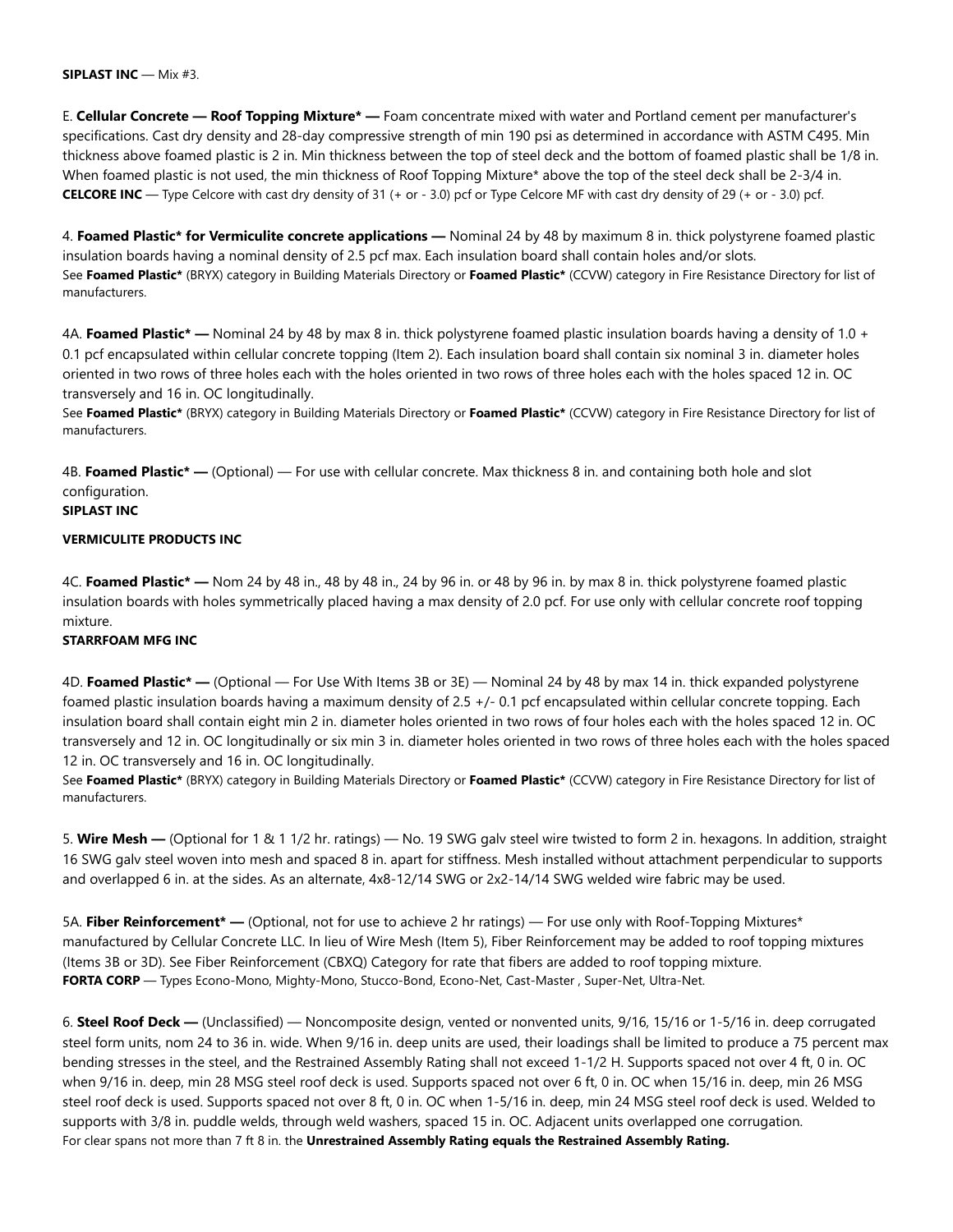**Classified Steel Floor and Form Units\* —** Noncomposite design, 1-5/16 or 1-1/2 in. deep, nom 24 to 36 in. wide, galv corrugated or fluted steel deck. Min gauge for corrugated deck is 24 MSG, min for fluted is 22 MSG. Supports spaced not over 8 ft 0 in. OC. Welded to supports 15 in. OC max. Adjacent corrugated units overlapped one corrugation along each side. Fluted units button-punched or welded together 36 in. OC along sides.

**ASC STEEL DECK, DIV OF ASC PROFILES L L C** — Types BH-36, BHN-36, BHN-35-1/4, DGB-36, B-36, BN-36, BN-35-1/4, NH-32, NHN-32, DGN-32, N-32, and NN-32. All units may be galvanized or Prime Shield™. Non-cellular decks may be vented designated with a "V" suffix to the product name.

**CANAM GROUP INC** — Type P-3606, P-3615, or P-3012; 36 in. wide Types 1.5B, 1.5BI.

**CANAM STEEL CORP** — Type P-3606, P-3615, or P-3012.

**CANAM STEEL CORP** — Types B, UFX, UFXV, UFX-36, UFXV-36.

**DECK WEST INC** — 36 in. wide Types B-DW or BA-DW.

**EPIC METALS CORP** — Type Metricform.

**KAM INDUSTRIES LTD, DBA CORDECK** — Type QL-3 or Sec. 3 with or without up-punched integral hanger tabs.

**MARLYN STEEL DECKS INC** — Types B, BV, EF, EVF, F, HF, HVF, N, NV.

**NEW MILLENNIUM BUILDING SYSTEMS L L C** — Types 1.0FD, 1.0FDV, 1.5FD, 1.5FDR, 1.5FDI, 2.0FD, 3.0FD, B, BV, BI, F, N, NW32, NW32I, EHD, EHDV, HD, HDV, S, SV, SD, SDV, SDR. Units may be phos/painted or galvanized.

**ROOF DECK INC** — Types A, B-1, B-2, EHD Multi-Rib or F.

**VERCO DECKING INC - A NUCOR CO** — Deck types PLB, HSB, PLN3, HSN3, PLN, N, Shallow or Deep VERCOR™, Deep VERCOR VENTLOK, System 80; FORMLOK™ deck types PLB, B, PLN3, N3, PLN, N, PLW2, W2, PLW3, W3. Units may be galvanized, phos./ptd., or mill finish. Deck may be vented or non-vented.

**VULCRAFT, DIV OF NUCOR CORP** — Types 1.0C, 1.0CSV, 1.3C, 1.3CSV, 1.5C, 2C, 3C, 1.5B, 1.5BI, 1.5PLB, 1.5BSV, 3N, 3NI, 3.0PLN, 3NL-32, 3NI-32, 3PLN-32. Type 3N made from 22MSG or heavier steel may be used on simple or continuous 12 ft 0 in. spans with the total load on these spans limited by the allowable bending stress and/or the deflection criteria of this deck; Types BW, B High Strength, BW High Strength. Nonvented Type BW, vented Type BW, Type BW Slotted Deck.

6A. **Steel Roof Deck —** (For use with Item 7E) — Same as Item 6 with min depth of 1-5/16 in.

#### 7. **Spray-Applied Fire Resistive Materials\* —**

A. **Spray-Applied Fire Resistive Materials\* —** Applied by mixing with water and spraying in one or more coats to the beam or joist surfaces which are free of oil, dirt or loose scale to the thicknesses shown in the table below. Min average density of 15 pcf with min individual value of 14 pcf, respectively, for Types 300, 300AC, 300ES, 300HS, 300N, 3000, 3000ES and SB. For Types 400AC and 400ES min average and min individual density of 22 and 19 pcf, respectively. For method of density determination, see Design Information Section, Sprayed Material.

| <b>Restrained</b><br><b>Assembly</b><br><b>Rating Hr</b> | <b>Unrestrained</b><br><b>Beam</b><br><b>Rating Hr</b> | <b>Min Thkns</b><br>on Beam In.<br><b>W6x16</b> | Min Thkns *<br>on 10K1<br>Joist In. |
|----------------------------------------------------------|--------------------------------------------------------|-------------------------------------------------|-------------------------------------|
|                                                          |                                                        | 7/16                                            | 15/16                               |
| 1-1/2 or 2                                               | $1 - 1/2$                                              | 3/4                                             | $1 - 1/2$                           |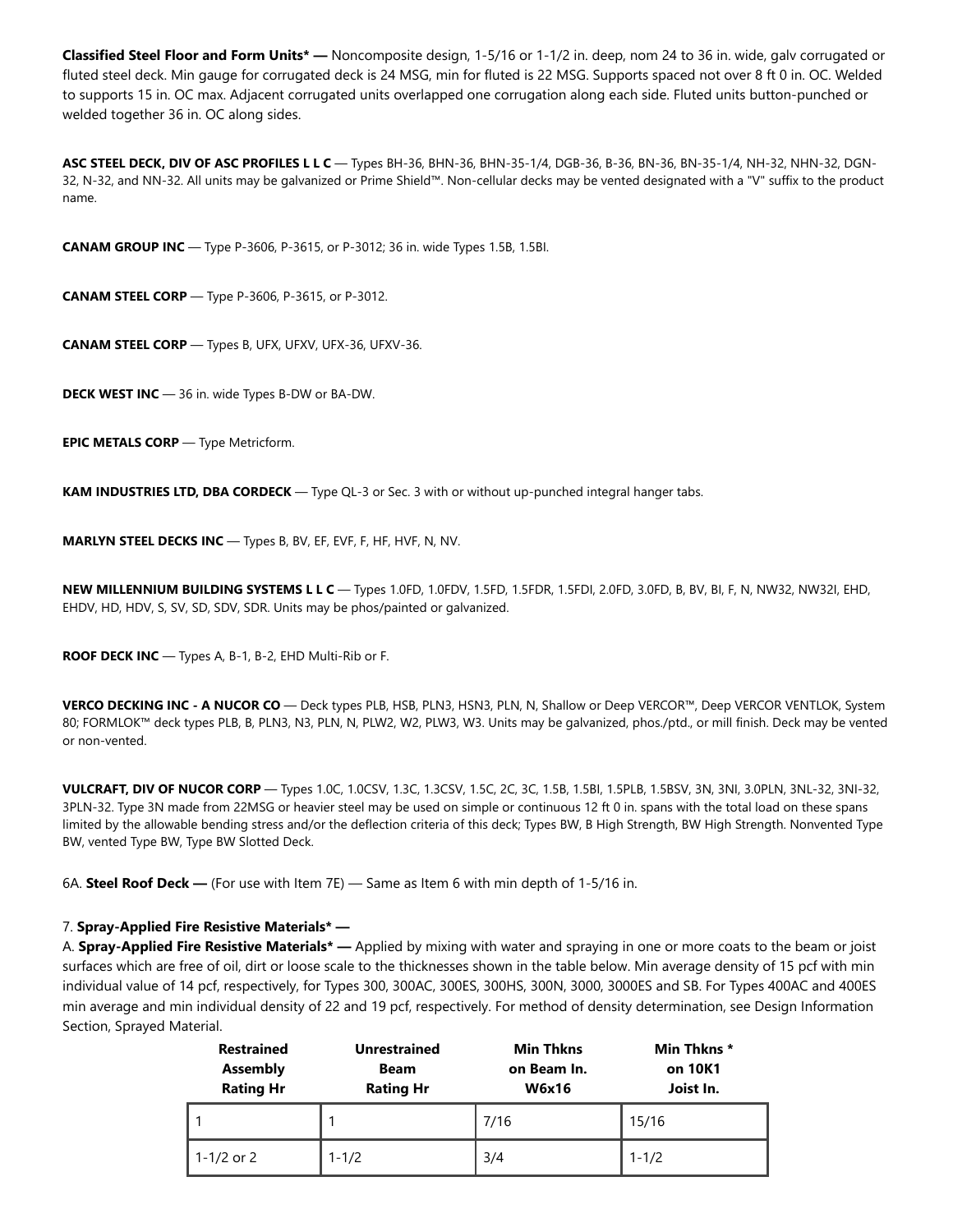|  | -<br><u>_</u> | -<br>. . | -<br>$\cdot$ $\circ$<br>.<br>$\overline{\phantom{a}}$<br>__ |
|--|---------------|----------|-------------------------------------------------------------|
|--|---------------|----------|-------------------------------------------------------------|

\* Spray-Applied Fire Resistive Materials directly applied to joist contours. As an alternate, metal lath or nonmetallic fabric mesh secured to one side of joist to catch overspray when spraying following joist contours. Metal lath to be fully covered with Spray-Applied Fire Resistive Materials but with no min thickness requirements.

**BERLIN CO LTD** — Types 300, 300ES, 300N, SB, 400AC or 400ES.

**GREENTECH ASIA PACIFIC SDN BDH** — Types 300, 300ES, or 300HS

**GREENTECH THERMAL INSULATION PRODUCTS MFG CO L L C** — Types 300, 300AC, or 400AC.

**ISOLATEK INTERNATIONAL** — Types 300, 300AC, 300ES, 300HS, 300N, SB, 400AC, 400ES, 3000 or 3000ES.

**NEWKEM PRODUCTS CORP** — Types 300, 300ES, 300N, or SB.

B. **(As an alternate to Item A) Spray-Applied Fire Resistive Materials\* —** Applied by mixing with water and spraying in one or more coats to the beam or joist surfaces which are free of oil, dirt or loose scale to the thicknesses shown in the table below. Min average density of 17.5 pcf with min individual value of 17.0 pcf for Type 280. Min average and min individual density of 17.5 and 16 pcf, respectively, for Type 300TW. Min average and min individual density of 22 and 19 pcf, respectively, for Type 400. For method of density determination, see Design Information Section, Sprayed Material.

| <b>Restrained</b><br><b>Assembly</b><br><b>Rating Hr</b> | <b>Unrestrained</b><br><b>Beam</b><br><b>Rating Hr</b> | <b>Min Thkns</b><br>on Beam In.<br><b>W6x16</b> | Min Thkns*<br>on 10K1<br>Joist In. |
|----------------------------------------------------------|--------------------------------------------------------|-------------------------------------------------|------------------------------------|
|                                                          |                                                        | 7/16                                            | 15/16 (1-1/16)                     |
| 1-1/2 or 2                                               | $1 - 1/2$                                              | 3/4                                             | $1 - 1/2$                          |
|                                                          | 2                                                      | $1 - 1/16$                                      | $1 - 13/16$                        |

\* Spray-Applied Fire Resistive Materials directly applied to joist contours. As an alternate, metal lath or nonmetallic fabric mesh secured to one side of joist to catch overspray when spraying following joist contours. Metal lath to be fully covered with Spray-Applied Fire Resistive Materials but with no min thickness requirements. When Type 280 is used for the 1 Hr. Rating, the thickness must be increased from 15/16 in. to 1-1/16 in.

#### **GREENTECH ASIA PACIFIC SDN BDH** — Type 400

#### **GREENTECH THERMAL INSULATION PRODUCTS MFG CO L L C** — Type 400.

**ISOLATEK INTERNATIONAL** — Types 280, 300TW, 400

#### **NEWKEM PRODUCTS CORP** — Type 400.

C. **(As an alternate to A and B) Spray-Applied Fire Resistive Materials\* —** Applied by spraying with water to a final thickness as shown in the table below. Beam and joist surface must be clean and free of dirt, loose scale and oil. When steel joists are used, min thickness of protection material on steel bridging angles shall be same as required on joist, but is not required to exceed 1-3/4 in. For method of density determination, refer to Design Information Section.

| <b>Restrained Assembly</b><br><b>Rating Hr</b> | <b>Unrestrained Beam</b><br><b>Rating Hr</b> | <b>Min Mtl Thkns</b><br>on 8x28 Beam In. |
|------------------------------------------------|----------------------------------------------|------------------------------------------|
|                                                |                                              | 1/2                                      |
| 1-1/2 or 2                                     | $1 - 1/2$                                    | 13/16                                    |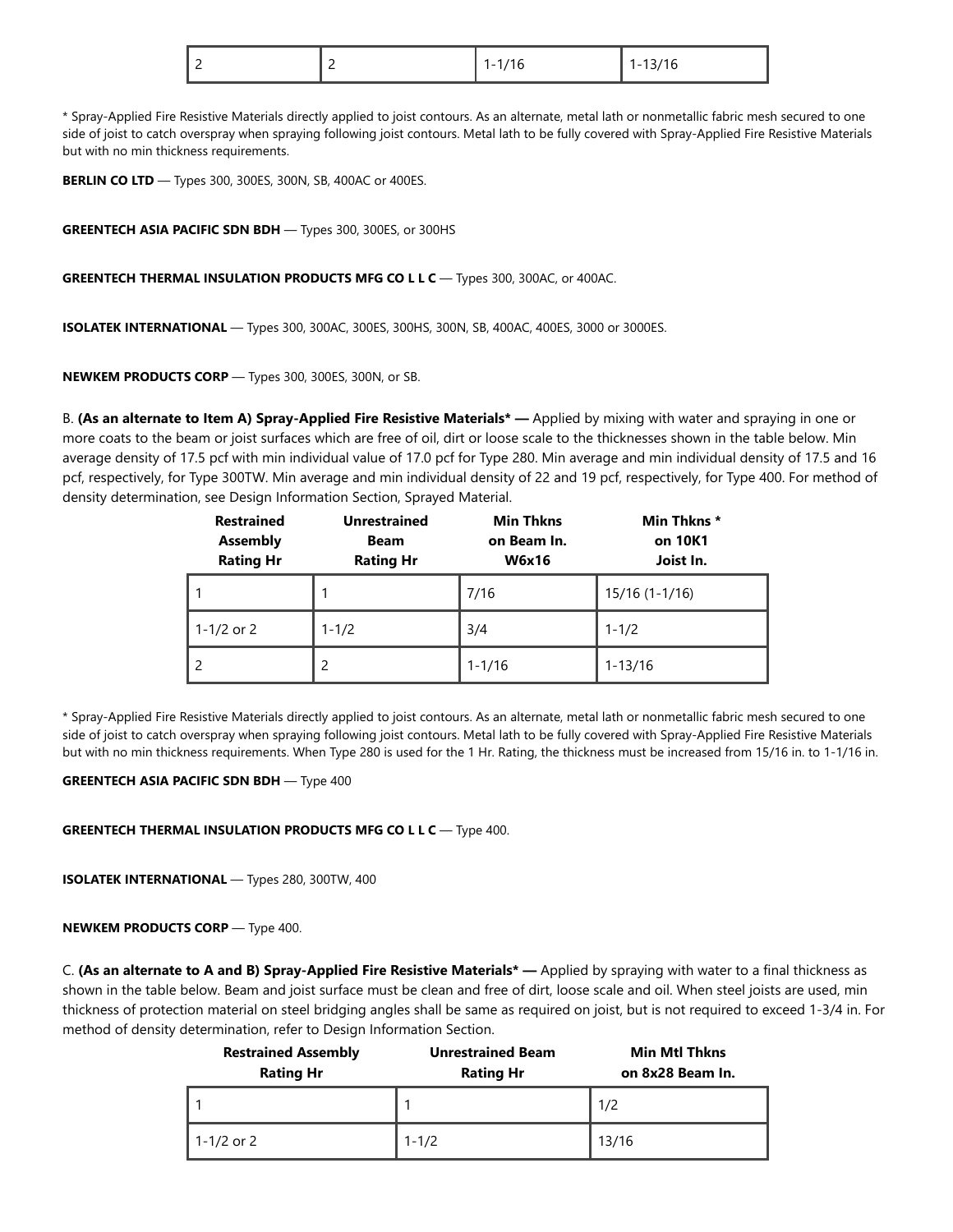|--|--|--|

| <b>Restrained</b><br><b>Assembly</b><br><b>Rating Hr</b> | <b>Unrestrained</b><br><b>Beam</b><br><b>Rating Hr</b> | <b>Min Thkns</b><br>on 10K1 Joist In.* |
|----------------------------------------------------------|--------------------------------------------------------|----------------------------------------|
|                                                          |                                                        | 15/16                                  |
| $1-1/2$ or 2                                             | $1 - 1/2$                                              | $1 - 1/2$                              |
|                                                          | 2                                                      | $2 - 5/16$                             |

\*Protection material directly — applied to joist following joist contours. As an alternate, metal lath (Item 8) or glass fiber mesh (Item 9) secured to one side of joist to catch overspray when spraying following joist contours. Metal lath to be fully covered with protection material but with no minimum thickness requirements.

**ISOLATEK INTERNATIONAL** — Types D-C/F, HP, II, or Type II HS. Min avg density of 13 pcf with min ind density of 11 pcf for Type D-C/F, II, or II HSf. Min avg and min ind densities of 22 and 19 pcf, respectively, for Type HP. Type EBS or Type X adhesive/surface sealer optional.

7D. **Batts and Blankets\* —** Applied in one or multiple layers to the thicknesses shown below. Attached to beam by impaling over wire fasteners (Item 10). Joints spaced 48 in. OC. For multiple layer applications, staggered joints are not required. The area between the top of the beam and the deck crests shall be filled with min 4 pcf mineral wool. The min thickness of batt and blanket material for the various hourly ratings is shown in the following table:

| <b>Restrained</b><br><b>Assembly</b><br><b>Rating Hr</b> | <b>Unrestrained</b><br><b>Beam</b><br><b>Rating Hr</b> | Min Thkns on W6x16 Beam In. |
|----------------------------------------------------------|--------------------------------------------------------|-----------------------------|
|                                                          |                                                        | $1***$                      |
| $1 - 1/2$                                                | $1 - 1/2$                                              | $1 - 1/2$                   |
| $\overline{c}$                                           |                                                        | 2                           |
| $\overline{c}$                                           | 2                                                      | $2 - 1/2$                   |

\*\* For the 1 hr rating, the area between the top of the beam and the deck crests do not need to be filled with 4 pcf mineral wool if the protection thickness is increased to 1-1/2 in.

#### **ISOLATEK INTERNATIONAL** — Type CB.

7E. **Spray-Applied Fire Resistive Materials\* —** Applied by mixing with water and spraying or troweling in one or more coats to a final thickness as shown in the table below, to steel surfaces which must be clean and free of dirt, loose scale and oil. Min avg density of 44 pcf with min ind value of 40 pcf for Type M-II. Min avg density of 44 pcf with min ind value of 42 pcf for Type TG. For method of density determination, see Design Information Section.

| <b>Restrained Assembly</b><br><b>Rating Hr</b> | <b>Unrestrained Beam</b><br><b>Rating Hr</b> | <b>Min Mtl Thkns</b><br>on 8x28 Beam In. | <b>Min Thkns</b><br>on 10K1 Joist In.* |
|------------------------------------------------|----------------------------------------------|------------------------------------------|----------------------------------------|
|                                                |                                              | 9/16                                     |                                        |
| 1-1/2 or 2                                     | $1 - 1/2$                                    | 13/16                                    | $1 - 1/2$                              |
|                                                |                                              | $1 - 1/4$                                | $2 - 5/16$                             |